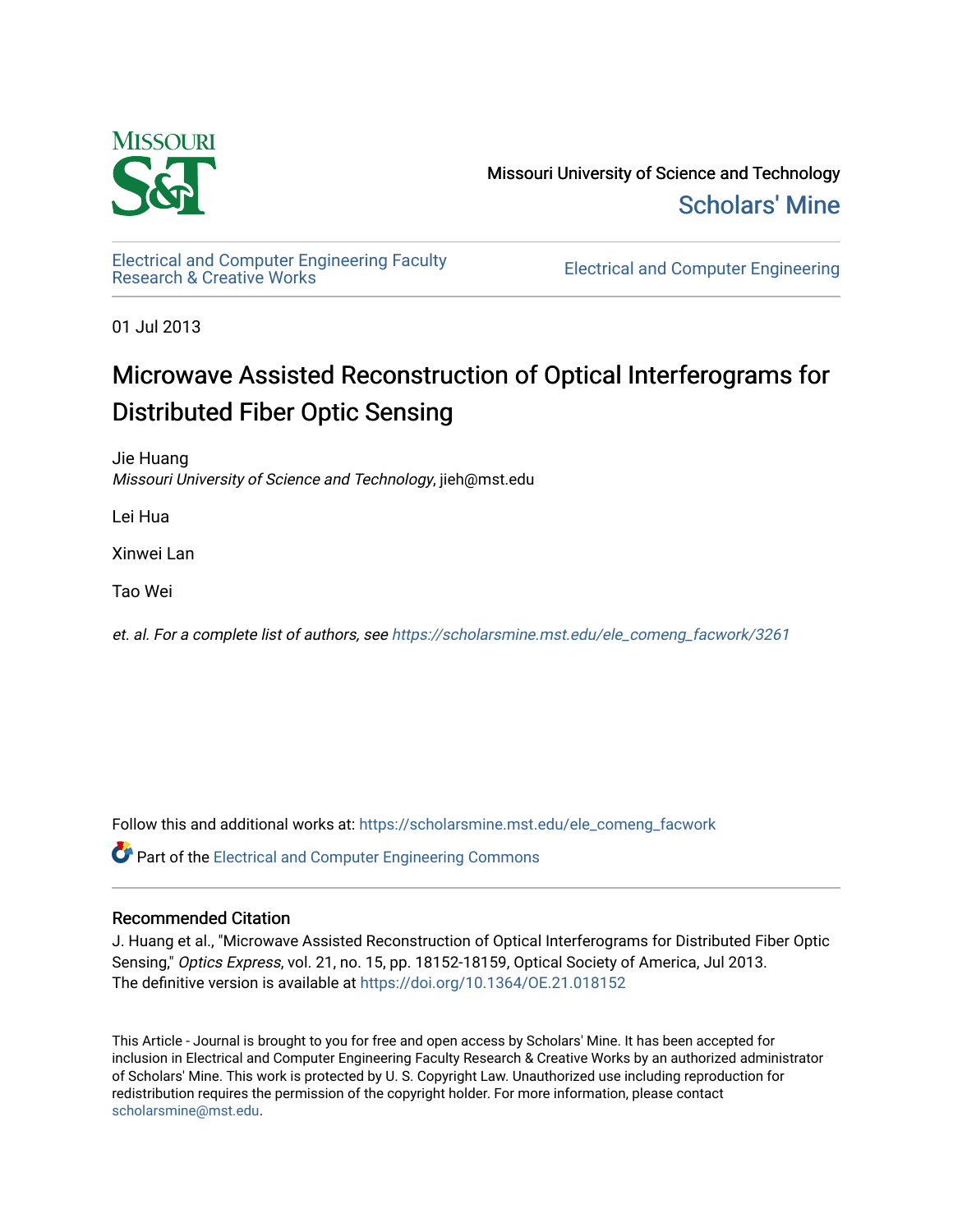## **Microwave assisted reconstruction of optical interferograms for distributed fiber optic sensing**

### **Jie Huang,<sup>1</sup> Lei Hua,<sup>1</sup> Xinwei Lan,1 Tao Wei,<sup>2</sup> and Hai Xiao1,\***

*1 Department of Electrical and Computer Engineering, Missouri University of Science and Technology, Rolla, MO 65409, USA 2 Department of Electrical, Computer and Biomedical Engineering, University of Rhode Island, Kingston, RI, 02881,* 

## *USA \* xiaoha@mst.edu*

**Abstract:** This paper reports a distributed fiber optic sensing technique through microwave assisted separation and reconstruction of optical interferograms in spectrum domain. The approach involves sending a microwave-modulated optical signal through cascaded fiber optic interferometers. The microwave signal was used to resolve the position and reflectivity of each sensor along the optical fiber. By sweeping the optical wavelength and detecting the modulation signal, the optical spectrum of each sensor can be reconstructed. Three cascaded fiber optic extrinsic Fabry-Perot interferometric sensors were used to prove the concept. Their microwave-reconstructed interferogram matched well with those recorded individually using an optical spectrum analyzer. The application in distributed strain measurement has also been demonstrated.

©2013 Optical Society of America

**OCIS codes:** (060.2370) Fiber optics sensors; (060.4230) Multiplexing; (120.3180) Interferometry.

#### **References and links**

- 1. M. LeBlanc, S. Y. Huang, M. Ohn, R. M. Measures, A. Guemes, and A. Othonos, "Distributed strain measurement based on a fiber Bragg grating and its reflection spectrum analysis," Opt. Lett. **21**(17), 1405–1407 (1996).
- 2. W. Wang, J. Gong, B. Dong, D. Y. Wang, T. J. Shillig, and A. Wang, "A large serial time-division multiplexed fiber Bragg grating sensor network," J. Lightwave Technol. **30**(17), 2751–2756 (2012).
- 3. Z. Zhang and X. Bao, "Distributed optical fiber vibration sensor based on spectrum analysis of Polarization-OTDR system," Opt. Express **16**(14), 10240–10247 (2008).
- 4. Y. Dong, L. Chen, and X. Bao, "Time-division multiplexing-based BOTDA over 100 km sensing length," Opt. Lett. **36**(2), 277–279 (2011).
- 5. W. Eickhoff and R. Ulrich, "Optical frequency domain reflectometry in single-mode fiber," Appl. Phys. Lett. **39**(9), 693–695 (1981).
- 6. R. Passy, N. Gisin, J.-P. von der Weid, and H. Gilgen, "Experimental and theoretical investigations of coherent OFDR with semiconductor laser sources," J. Lightwave Technol. **12**(9), 1622–1630 (1994).
- 7. T. Zhu, D. Wu, M. Liu, and D.-W. Duan, "In-line fiber optic interferometric sensors in single-mode fibers," Sensors (Basel) **12**(12), 10430–10449 (2012).
- 8. J. Wang, B. Dong, E. Lally, J. Gong, M. Han, and A. Wang, "Multiplexed high temperature sensing with sapphire fiber air gap-based extrinsic Fabry-Perot interferometers," Opt. Lett. **35**(5), 619–621 (2010).
- 9. X. Li, Q. Sun, D. Liu, R. Liang, J. Zhang, J. Wo, P. P. Shum, and D. Liu, "Simultaneous wavelength and frequency encoded microstructure based quasi-distributed temperature sensor," Opt. Express **20**(11), 12076– 12084 (2012).

#### **1. Introduction**

With many advantages such as small size, light weight, immunity to electromagnetic interference, high sensitivity, and resistance to corrosion, fiber optic sensors have found broad applications in various fields. Given the very small loss of light transmission in an optical fiber, it is also believed that optical fiber sensors have the unique advantage of distributed sensing. In general, spatially distributed information can be acquired by either multiplexing a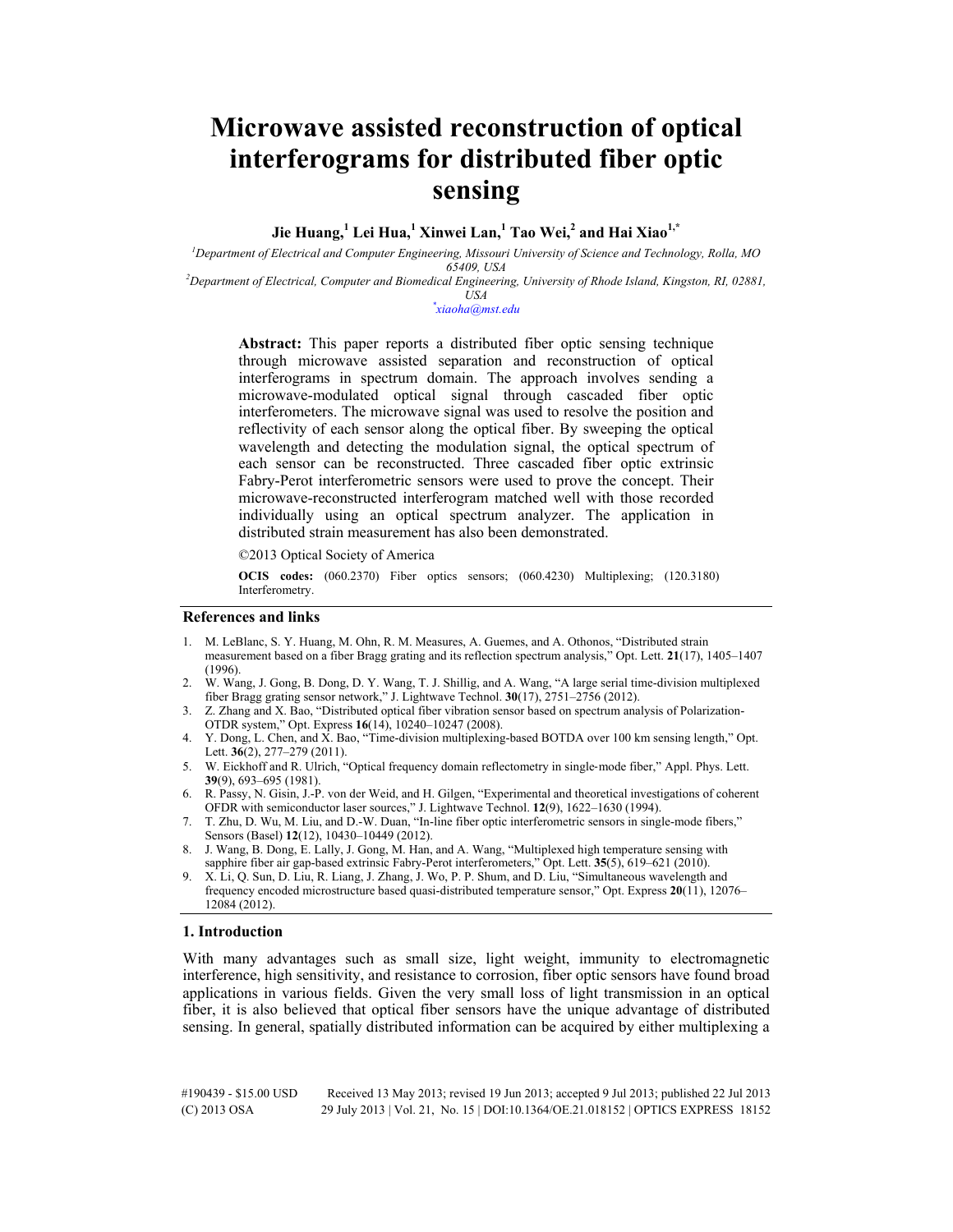large number of discrete sensors or by sending a pulsed signal to probe the spatially resolved information as a function of time-of-arrival.

In multiplexed sensing, many sensors can be trained in series on an optical fiber to sample the spatially distributed information. These cascaded sensors have their unique signatures that can be unambiguously identified. For example, a number of fiber Bragg gratings (FBGs) can be cascaded along an optical fiber and uniquely identified by their different resonant wavelengths in spectrum domain [1]. However, the maximum number of FBG sensors multiplexed along a fiber is limited by the bandwidth of the light source and the required frequency interval per sensor for prevention of overlapped signals and crosstalks. Recently, a wavelength scanning, time division multiplexing method has been demonstrated to interrogate 1000 ultraweak FBGs for distributed temperature sensing [2]. However, the time domain signal was noisy and multiple measurements were required to achieve an acceptable signal-to-noise ratio (SNR).

Another technique, known as the time domain reflectometry (TDR), has also been widely explored for spatially continues sensing of various parameters [3]. In TDR, a pulsed signal is sent along a fiber and the time/space resolved reflections are collected and analyzed. The reflections can be from Rayleigh, Brillouin and Raman scatterings. For example, a long-range spatially continuous Brillouin optical time-domain analysis (BOTDA) measurement system has been demonstrated with a spatial resolution of 2m over a span of 100km [4]. The advantages of TDR include long span of coverage and spatial continuity. However, the measurement resolution of TDR is generally low due to the inherently weak scatterings.

To improve the SNR and the spatial resolution of TDR, optical frequency domain reflectometry (OFDR) has been proposed [5]. In OFDR, a frequency-scanning, highly coherent source and a Michelson interferometer are used to encode the time-of-arrival information into frequency domain signals, which can be Fourier-transformed back to time/space domain. The SNR and spatial resolution of OFDR are noticeably higher than the traditional TDR method. However, the measurement accuracy has been limited by the power fluctuations and/or random changes in polarizations. In addition, the measurement distance of OFDR is on the order of several hundred meters due to the availability of high-quality light sources with both long coherence length and fine frequency scanning intervals [6].

Among many types of sensors, fiber optic interferometers are known for their high resolution and design flexibility for measurement of various physical, chemical and biological parameters [7]. One can imagine that multiplexed fiber optic interferometers would have broad applications in many fields. Multiplexing several fiber interferometers has been demonstrated in wavelength domain by designing large differences in their initial optical path differences (OPD). As such, the superimposed spectral interferogram can be separated by frequency analysis [8, 9], e.g., by Fourier transform. However, the number of sensors to be multiplexed is limited by the spectral width of the light source as well as the differences in OPD.

In this paper, we report a new method to multiplex fiber optic interferometers for distributed sensing through microwave assisted separation and reconstruction of optical interferograms in spectrum domain. Cascaded fiber optic extrinsic Fabry-Perot interferometers (EFPI) sensors are used for the purpose of demonstration. It is expected that the proposed technique can also be used for multiplexing other types of fiber interferometers.

#### **2. Microwave assisted multiplexing of interferometric sensors**

The proposed approach is schematically shown in Fig. 1. The light from a broadband source is launched into a tunable optical filter and then intensity-modulated by a microwave signal whose modulation frequency can be scanned via computer control. The intensity of the microwave modulated light can be expressed as:

$$
I = I_0 \left[ 1 + M \cos(\omega t) \right] \tag{1}
$$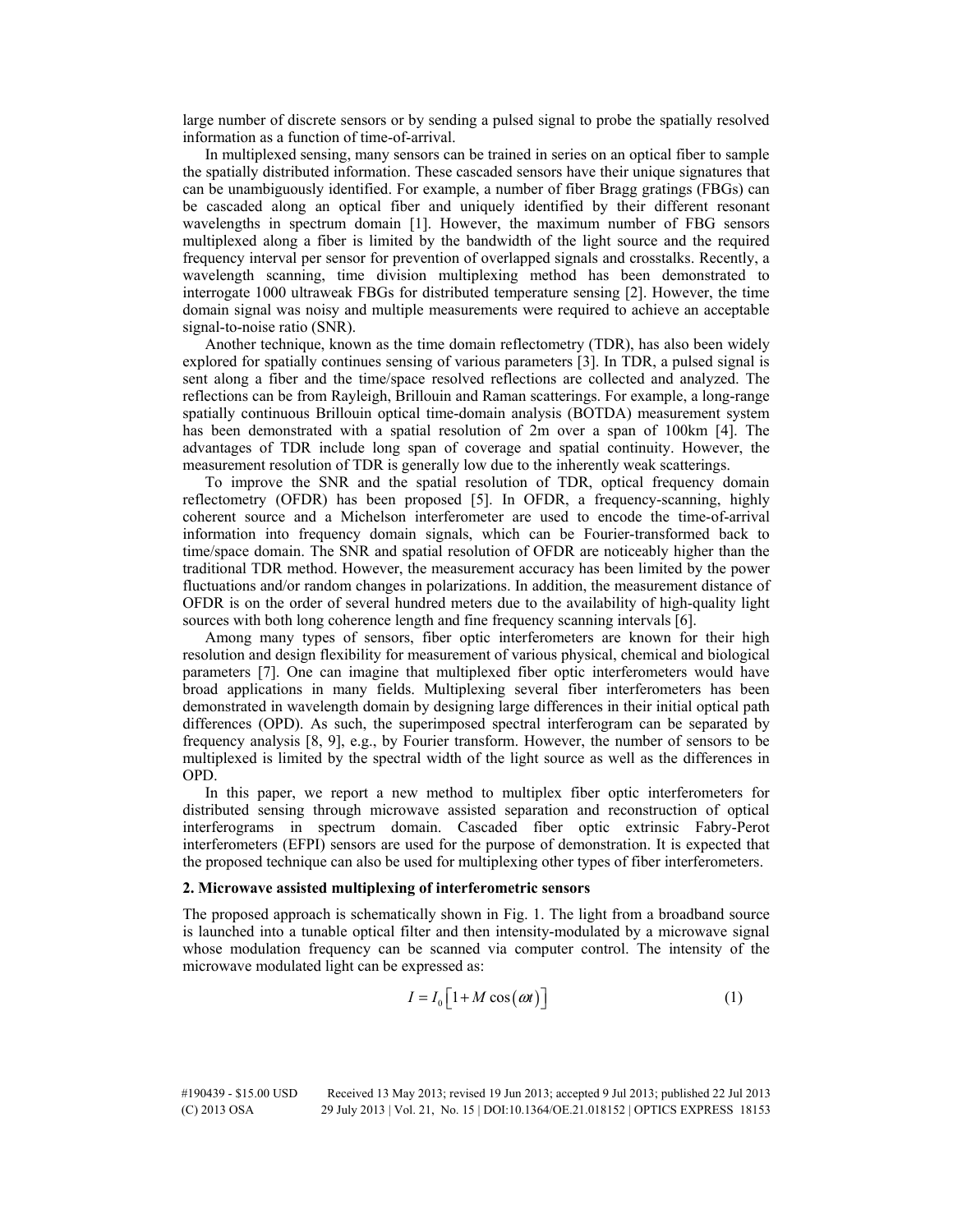where  $I_0$  is the intensity of the light source, M is the modulation depth, and  $\omega$  is the frequency of the microwave signal.



Fig. 1. Schematic illustration of the microwave assisted multiplexing of fiber optic interferometric sensors. PD: photo-detector

The microwave-modulated light, where the optical is the carrier and the microwave is the envelope, is then sent into an optical fiber with cascaded reflective EFPI sensors through a fiber optic circulator. The reflection of each EFPI sensor can be designed to be weak enough so that the light can be transmitted over many sensors and the multiple reflections within each sensor is negligible. The coherence length of the light, which is determined by the bandwidth of the tunable filter, is much larger than the optical path differences (OPD) of the EFPI sensors but much smaller than the distance between two adjacent sensors. As a result, optical interference occurs within one sensor while the optical interference between sensors is avoided. The optical interference signal  $\Gamma$ *<sub>i</sub>* of the *j*-th EFPI can be written as:

$$
\Gamma_j = I_0 \left[ 1 + M \cos \left( \omega (t + \tau_j) \right) \right] R_j \tag{2}
$$

and

$$
R_j(\lambda_m) = R_{j1} + R_{j2} + 2\sqrt{R_{j1}R_{j2}}\cos\left(\frac{2\pi}{\lambda_m} \cdot OPD_j + \phi_j\right)
$$
 (3)

where  $R_i(\lambda_m)$  is the optical interference signal;  $R_{i1}$  and  $R_{i2}$  are the optical reflectivity of the two endfaces of the cavity, respectively;  $\lambda_m$  is the optical wavelength set by the optical tunable filter; OPD<sub>i</sub> is the optical path difference;  $\phi_i$  is the initial phase;  $\tau_i$  is the propagation delay of the microwave envelope of the j-th EFPI, which can be calculated using the following equation,

$$
\tau_j = \frac{2D_j}{v} \tag{4}
$$

where  $D_i$  is approximately the distance between the j-th sensor and the photodetector (PD),  $v$ is the group velocity of the microwave-modulated light transmitted inside the optical fiber.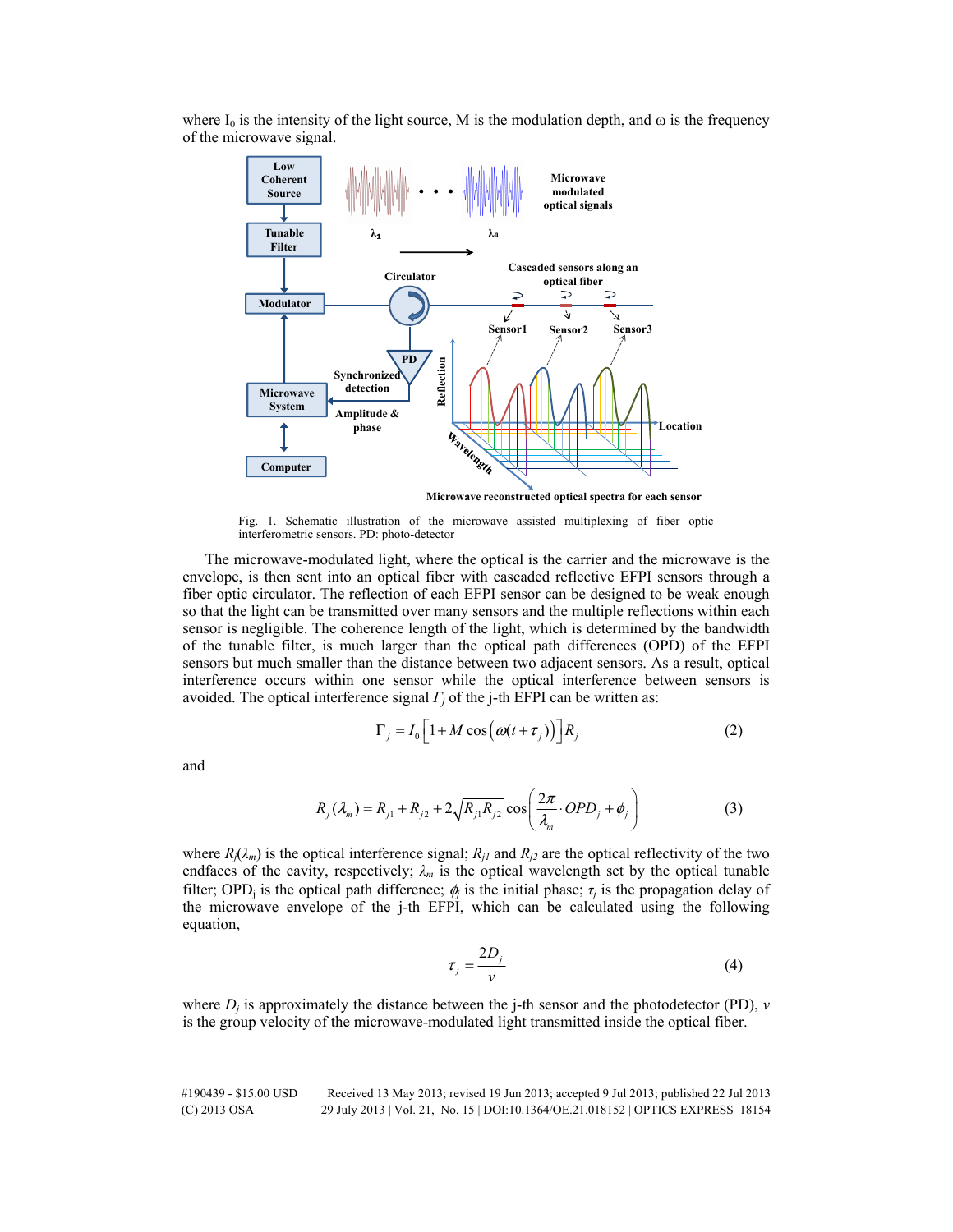The optical interference signals of the sensors travel backwards, pass the fiber circulator and are detected by a high-speed photodetector. The optical signal is the superposition of all the cascaded EFPIs, given by,

$$
Y = \sum_{j=1}^{N} \Gamma_j = \sum_{j=1}^{N} I_0 R_j \left[ 1 + M \cos \left( \omega (t + \tau_j) \right) \right]
$$
 (5)

where N is the total number of EFPIs cascaded along the fiber.

The optical detection is synchronized with the microwave modulation frequency (ω) so that the amplitude and the phase of the AC term (i.e., the  $cos(\omega t)$  term in Eq. (5) are obtained. After scanning the microwave frequency through the entire available range, the complex microwave reflection spectrum (with both amplitude and phase) is obtained. By applying a complex and inverse Fourier-transform to the microwave spectrum, a series of delta functions are obtained at discrete time positions, given by:

$$
y_i = AMI_0R_i
$$
 at  $t = \tau_i$  and  $j = 1, 2, ...N$  (6)

where *A* is the gain of the microwave detection.

As indicated in Eq. (6), the discrete time domain signals are proportional to the optical interference signals  $(R<sub>i</sub>)$  of the cascaded EFPI sensors at a particular optical wavelength  $(\lambda<sub>m</sub>)$ determined by the tunable filter. In addition, Eq. (6) also provides the locations of the sensors along the optical fiber because it has nonzero values only at the specific propagation delays  $(\tau_i)$  corresponding to the sensor locations  $(D_i)$  as given by Eq. (4).

By sweeping the optical wavelength and repeating the microwave measurement, we can obtain the discrete optical interference signals (separated in the time domain) at different wavelengths. These data points can then be used to construct the optical interferograms of the cascaded EFPI sensors.

#### **3. System realization and concept demonstration**

Figure 2 shows an example system to verify the proposed concept. The broadband light source used was an amplified spontaneous emission (ASE) source emitting in the spectrum of 1530-1560nm. The tunable filter had a full width at half maxima (FWHM) of about 1nm, corresponding to a coherence length of about 1 mm. The intensity modulation of the bandpass filtered light was performed through an electro-optic modulator (EOM). An optical polarizer and an optical polarization controller are placed before the EOM to enhance the modulation efficiency. The microwave source and detection were realized through a vector network analyzer (VNA). The EOM was driven by the output from the Port 1 (P1) of the VNA. The microwave signal from VNA was amplified to obtain a desirable modulation index. The modulated light was then routed to the cascaded EFPI sensors via an optical circulator. By fine tuning the polarization controller and the driving power to the EOM, we obtained a modulation index of 100% at 3GHz.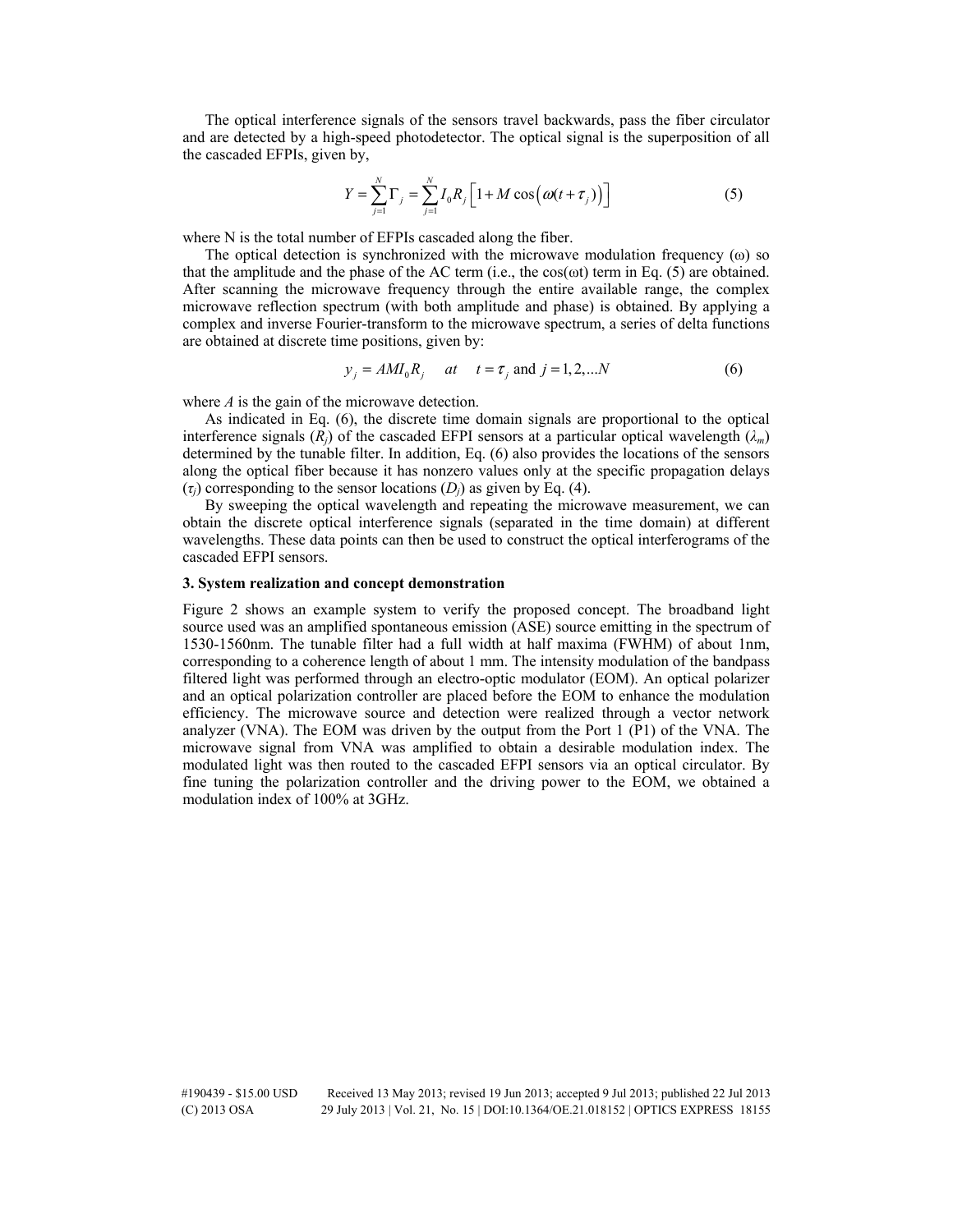

Fig. 2. Schematic of the system configuration and implementation for concept demonstration. RF-AMP: radio frequency-amplifier, EOM: electro-optic modulator, EDFA: Erbium-doped fiber amplifier, PD: photo-detector, EFPI: extrinsic Fabry-Perot interferometer, P1/P2: Port  $1/Port 2$ 

The reflected signals from the EFPIs were first amplified by an EDFA and then received by a high speed photo-detector (100 MHz to 6 GHz), which was connected to the Port 2 (P2) of the VNA. To further improve the signal quality, a microwave amplifier could be placed after the photodetector to amplify the converted microwave analog signal. By sweeping the modulation frequency of the VNA, the amplitude and phase information of the received microwave signals (i.e., the scattering parameter  $S_{21}$  of the VNA) were recorded to reconstruct the microwave spectrum.

For the purpose of concept demonstration, three EFPI sensors were used. The EFPIs were made by fusion-splicing a capillary tube between two singlemode fibers, with cavity lengths of approximately 80, 70, and 140  $\mu$ m, respectively. They were separated by a distance of about 100 mm apart along a single mode fiber. The intermediate frequency bandwidth (IFBW) of the VNA was set to 300 Hz. The microwave power at Port 1 of VNA was set to −11 dBm and pre-amplified to 27 dBm for all frequency range to drive the EOM.

By scanning the microwave frequency from 100 MHz to 6 GHz with 1601 sampling points and recording their amplitude and phase information from Port 2 of VNA, the microwave reflection spectrum  $(S_{21})$  was obtained. After applying a complex and inverse Fourier transform, the time-resolved discrete reflections of the three EFPIs were obtained. The tunable filter was then scanned from 1545 to 1560 nm with an interval of 0.5 nm. The whole procedure took about 1 minute, which included the time required for the VNA to scan through the entire available frequency span, data acquisition, signal analysis, stepping the wavelength of the tunable filter through the spectrum range, and interferogram reconstruction.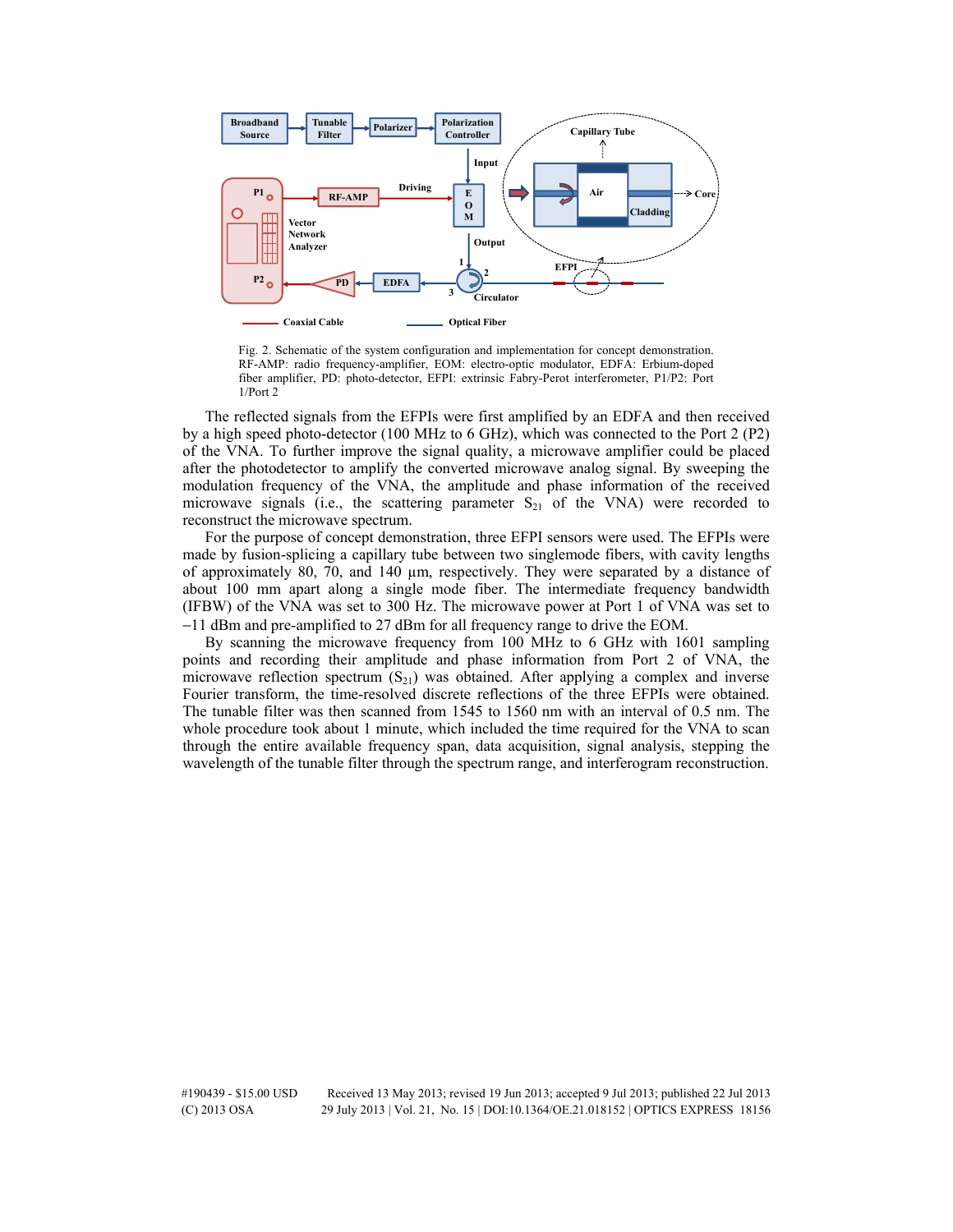

Fig. 3. (a) Time domain signal after applying a complex inverse Fourier transform to the microwave spectrum with the center wavelength of the tunable filter set to be 1552 nm, (b), (c) and (d) Normalized microwave-reconstructed optical interferograms of the three EFPIs in comparison with their spectra measured individually using an OSA, respectively.

Figure 3(a) plots the time-resolved discrete reflections where the optical carrier wavelength was tuned to 1552 nm. Three reflections (three EFPIs) can be clearly observed in time domain with good signal-to-noise ratio. Although the two air/glass interfaces in each capillary tube had two optical reflections, they could not be resolved in microwave domain due to the large wavelength of microwave comparing with the cavity lengths of the EFPIs. The observed microwave reflections is proportional to the total optical reflection of the EFPI structure, which was a result of optical interference when the coherence length of the light source was much large than the cavity length. The distance between two consecutive EFPIs was far larger than the coherence length of the input light source so that there was no interference between two EFPIs.

Figures 3(b)–3(d) plot the reconstructed optical interferograms of the three EFPIs, respectively. The red curves represent the microwave reconstructed optical interferograms, and the blue curves are the interference spectra recorded individually using an optical spectrum analyzer (OSA). The microwave intensities were all normalized based on their corresponding optical intensities for comparison. The reconstructed optical interferograms matched well with those measured by the OSA. We believe that the difference is mainly resulted from the uneven gain spectrum of the EDFA used in the experiments.

#### **4. Demonstration of distributed sensing**

To demonstrate the proposed method for distributed sensing, a strain test was performed. The axial strain was applied to the second EFPI while the other two sensors were relaxed. The two ends of the second EFPI sensor were tightly attached to a motorized translation stage and a fixed stage using all-purpose glue, respectively. The length between two attaching points was precisely measured to be 100 mm. The interferograms of the three EFPIs were recorded using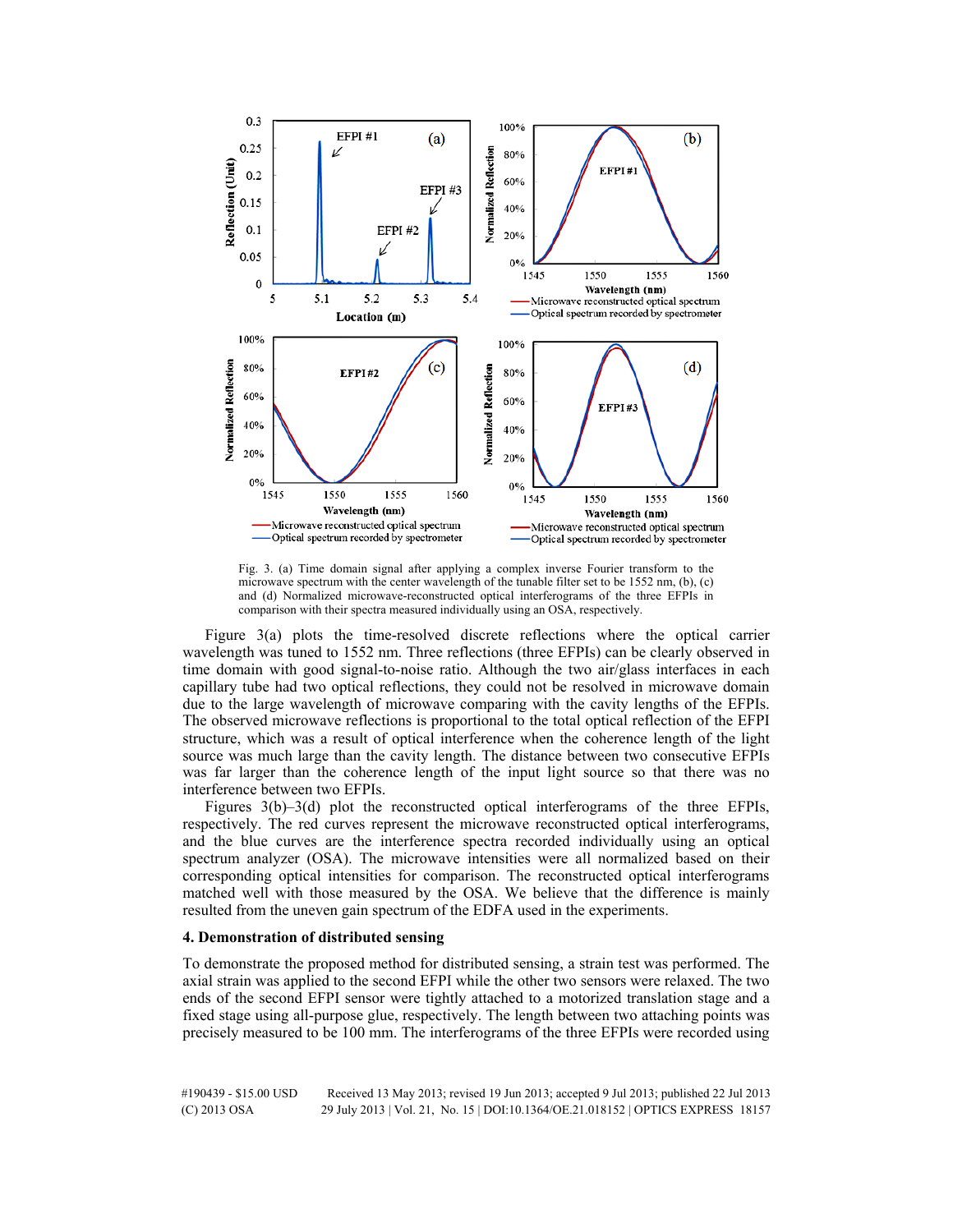the microwave method as the distance between the two points was increased step by step. The distance was increased at a step of 5  $\mu$ m, corresponding to a strain increment of 50  $\mu$ e per step.

By applying the 4th order polynomial curve-fitting to all the reconstructed spectra and monitoring the center wavelength of the interference valleys, the wavelength shift of each sensor was plotted as a function of the axial strain. Figure 4(a) shows the 3D plot of the spectral shift of the three multiplexed EFPIs along the optical fiber as a function of the applied strain. The second sensor had an obvious response to the applied strain while the other sensors had no responses, indicating that the proposed distributed sensing method had little crosstalk among sensors. Figure 4(b) plots the second sensor in response to the applied axial strain, where the wavelength shift of the interferogram increases linearly as a function of the applied strain with a slope of  $0.0024$  nm/ $\mu$ e. The inset of Fig. 4(b) plots a few examples of reconstructed spectra as the applied strain increased. The increasing strain did not incur noticeable loss in the reflection spectra. The spectra of the other two sensors had no any observable shift.



Fig. 4. (a) Distributed strain measurement using three multiplexed EFPI sensors, where strain is applied on EFPI #2 only, (b) Interferogram shift of the EFPI #2 as a function of applied axial strain. Inset: Interferograms of EFPI #2 at various applied strains.

The spatial resolution *ΔDmin* (i.e., the minimum distance between two adjacent sensors) is determined by the microwave frequency bandwidth according to the following equation,

$$
\Delta D_{\min} = \frac{1}{2B_{RF}} \nu \tag{7}
$$

where  $B_{RF}$  is the bandwidth (i.e., the maximum scanning frequency range) of the microwave source. A larger bandwidth results in a better spatial resolution. For example, if the bandwidth of the microwave source is 6GHz, the minimum distance between two adjacent sensors is about 1.7cm. Of course as stated earlier, the separation between two sensors needs to be significantly larger than the coherence length of the spectrally filtered optical source to avoid the optical interference between two adjacent sensors.

Because the cascaded EFPIs are uniquely identified in the microwave domain, they can be made to have the same OPD. On contrast, the typical optical spectral domain Fourier transform based multiplexing method [8, 9] requires the multiplexed sensors to have significantly different OPDs. The maximum number of sensors can be multiplexed depends on the insertion loss (including reflection) of each sensor, the dynamic range of the microwave instrument, and the dynamic range of the photodetector. In general, the cascaded EFPIs can be made to have weak reflectivity to reduce the insertion loss. The optical signals can be further amplified by using EDFAs. It is expected that the reported microwave method is able to multiplex much more interferometers than the typical optical spectral domain Fourier transform based multiplexing method.